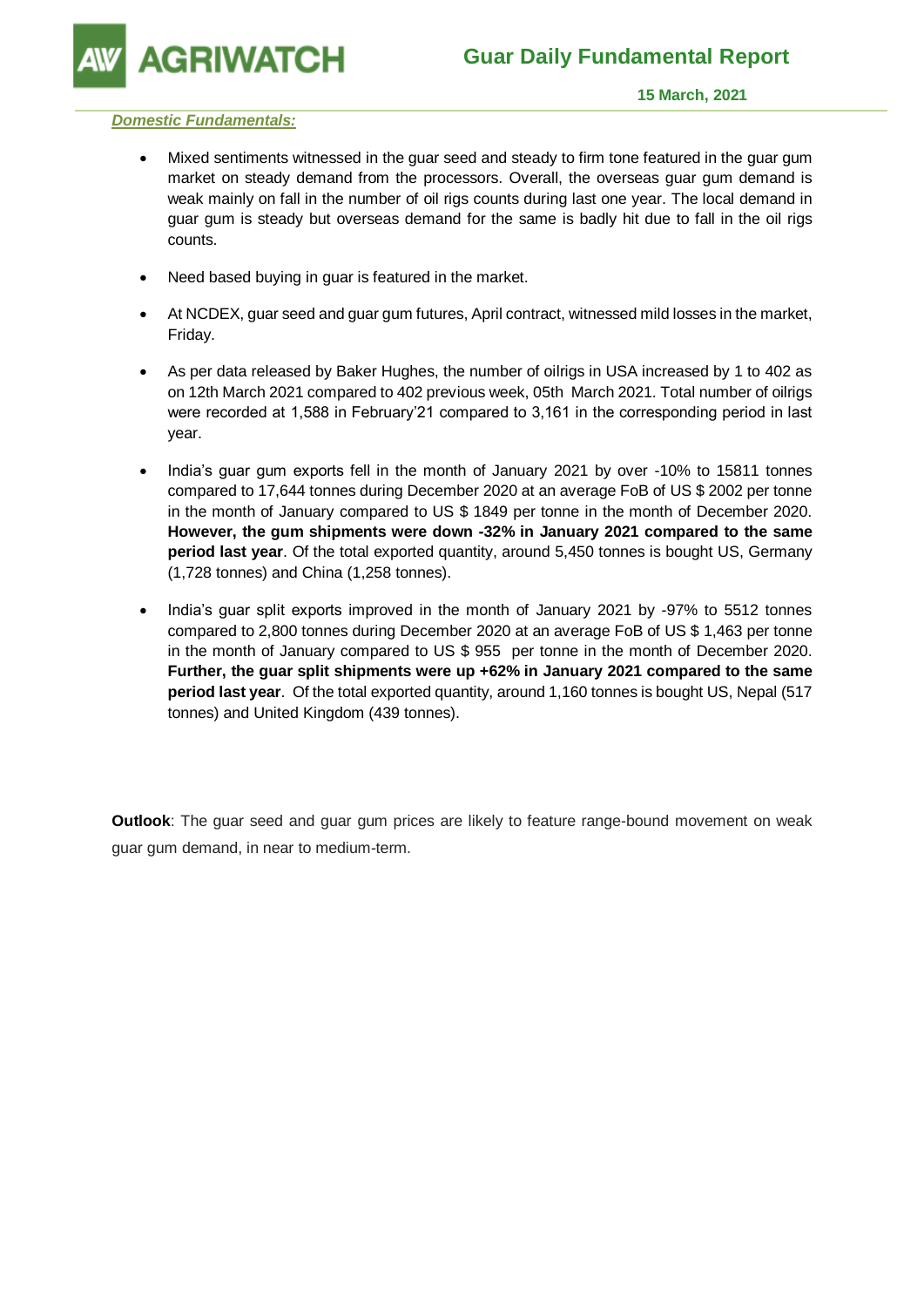**AW** 

 **15 March, 2021** 

| <b>Guar Seed</b> |    |            |      |      |      |              |                |                |              |
|------------------|----|------------|------|------|------|--------------|----------------|----------------|--------------|
| Contract         |    | +/-\$ Open | High | Low  |      | Close Volume | Vol.<br>Change | O <sub>1</sub> | ΟI<br>Change |
| Mar-21           | -4 | 3786       | 3824 | 3775 | 3785 | 11280        | $-13.665$      | 5575           | -27660       |
| Apr-21           | -4 | 3850       | 3880 | 3832 | 3848 | 16030        | $-3.910$       | 49560          | 20220        |

| <b>Guar Gum</b> |          |      |      |      |       |        |                |       | -        |
|-----------------|----------|------|------|------|-------|--------|----------------|-------|----------|
| <b>Contract</b> | $+/-$ \$ | Open | High | Low  | Close | Volume | Vol.<br>Change | Οl    | Change   |
| $Mar-21$        | -5       | 6073 | 6122 | 6014 | 6046  | 14050  | $-10$          | 51465 | 33230    |
| Apr-21          | $-24$    | 6150 | 6196 | 6100 | 6122  | 1100   | $-11430$       | 1305  | $-34585$ |

| <b>Guar Seed Stock Position &amp; EDD:</b> |              |                   |                  |            |  |  |  |
|--------------------------------------------|--------------|-------------------|------------------|------------|--|--|--|
|                                            | <b>Demat</b> | <b>In-Process</b> | <b>Total</b>     | <b>EDD</b> |  |  |  |
| <b>Stocks</b>                              | 12-Mar-21    | 12-Mar-21         | $12$ -Mar-<br>21 | 07-Mar-21  |  |  |  |
| <b>Bikaner</b>                             | 27653        | 0                 | 27653            | 8089       |  |  |  |
| <b>Deesa</b>                               | $\Omega$     | $\Omega$          | $\Omega$         | $\Omega$   |  |  |  |
| Sri Ganganagar                             | 3361         | 0                 | 3361             | 1576       |  |  |  |
| Jodhpur                                    | 1223         | $\Omega$          | 1223             | 0          |  |  |  |
| <b>Nokha</b>                               |              | 0                 |                  | 366        |  |  |  |

| <b>Guar Gum Stock Position &amp; EDD:</b> |              |                   |                  |            |  |  |  |
|-------------------------------------------|--------------|-------------------|------------------|------------|--|--|--|
|                                           | <b>Demat</b> | <b>In-Process</b> | <b>Total</b>     | <b>EDD</b> |  |  |  |
| <b>Stocks</b>                             | 12-Mar-21    | 12-Mar-21         | $12$ -Mar-<br>21 | 07-Mar-21  |  |  |  |
| Deesa                                     | 0            | 0                 | 0                | 0          |  |  |  |
| <b>Bikaner</b>                            | 2007         | $\Omega$          | 2007             | 2057       |  |  |  |
| Jodhpur                                   | 10960        | 209               | 11169            | 2966       |  |  |  |
| <b>Nokha</b>                              | 3473         | 170               | 3643             | 1384       |  |  |  |
| Sri Ganganagar                            | 2301         | 0                 | 2301             | 2821       |  |  |  |

| <b>Churi and Korma Prices:</b> | 13-Mar-21      |            |
|--------------------------------|----------------|------------|
| <b>Commodity</b>               | <b>Center</b>  | Rs./75 kg. |
| Churi                          | Jodhpur        | 2075       |
| Korma                          | Jodhpur        | 2869       |
| Churi                          | Sri Ganganagar | 1838       |
| Korma                          | Sri Ganganagar | 2700       |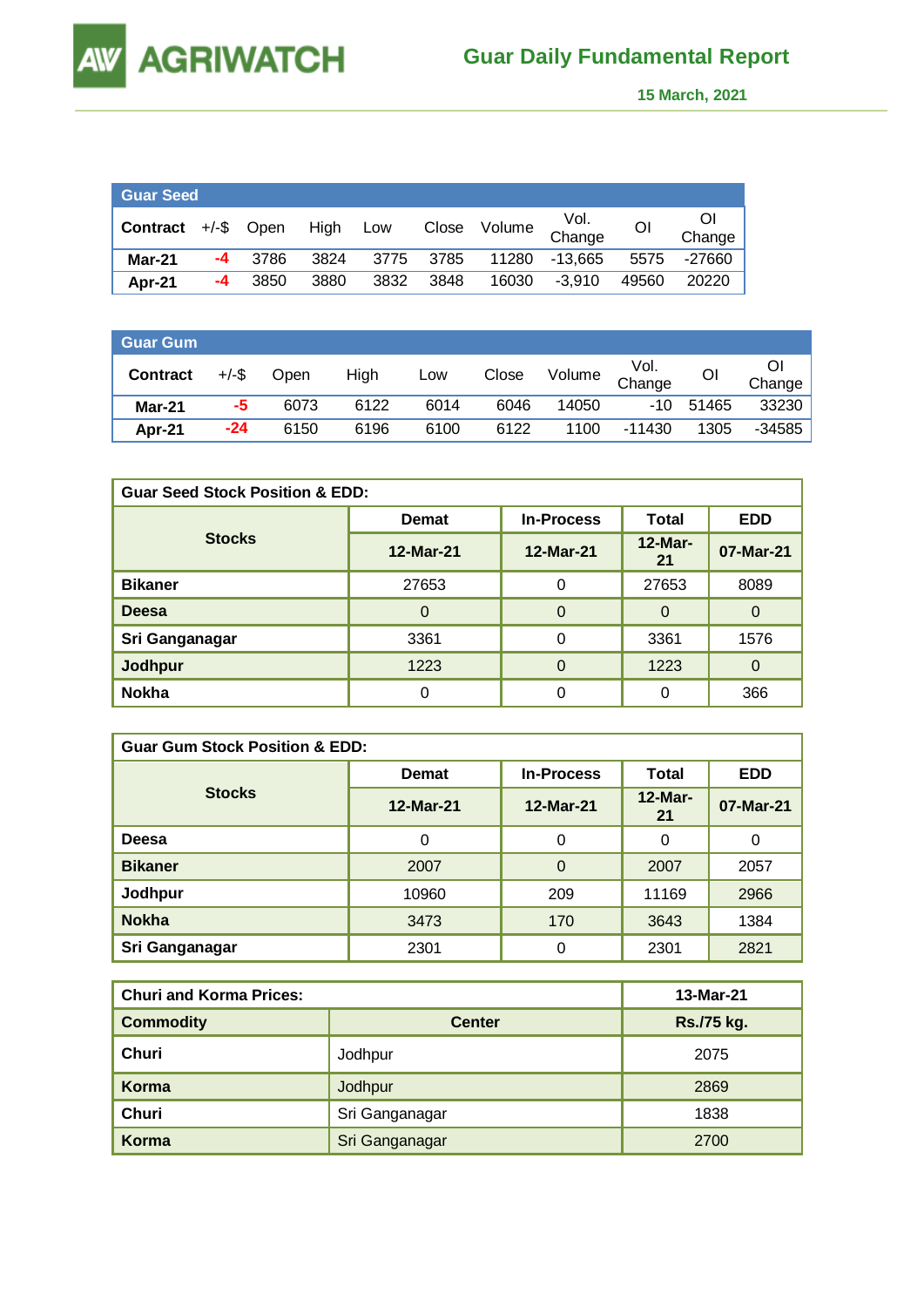

## **Guar Daily Fundamental Report**

 **15 March, 2021** 

| <b>Guar Export Prices:</b>            |                   | 13-Mar-21     | 13-Mar-21     |
|---------------------------------------|-------------------|---------------|---------------|
| Variety                               |                   | Value (Rs/Kg) | Value (\$/MT) |
| <b>Guargum/Split (Mundra</b><br>Port) |                   | 63            | 866           |
| <b>Guargum Powder</b>                 | 200 Mesh 5000 CPS | 83            | 1140          |
|                                       | 200 Mesh 3500 CPS | 78            | 1072          |
| <b>Guargum Meal</b>                   | Meal 40%          | 30            | 412           |
|                                       | Meal 50%          | 40            | 550           |

| <b>Guar Seed Prices at Key Spot Markets:</b> |                 |                           |           |                        |                              |  |  |  |
|----------------------------------------------|-----------------|---------------------------|-----------|------------------------|------------------------------|--|--|--|
| <b>Commodity</b>                             | <b>District</b> | <b>Centre</b>             |           | <b>Prices (Rs/Qtl)</b> | Change                       |  |  |  |
| <b>Guar Seed</b>                             |                 |                           | 13-Mar-21 | 12-Mar-21              |                              |  |  |  |
|                                              | Jodhpur         | Jodhpur (Loose)           | 3650      | 3700                   | $-50$                        |  |  |  |
|                                              |                 | Jodhpur(Delivery)         | 3833      | 3885                   | $-53$                        |  |  |  |
|                                              |                 | Sri-Ganganagar(Loose)     | 3700      | 3650                   | 50                           |  |  |  |
|                                              |                 | Sri-Ganganagar (Delivery) | 3850      | 3800                   | 50                           |  |  |  |
|                                              | Sri-Ganganagar  | Rawla (Loose)             | <b>NR</b> | <b>NR</b>              |                              |  |  |  |
|                                              |                 | Gharsana (Loose)          | 3650      | 3650                   | <b>Unch</b>                  |  |  |  |
|                                              |                 | Raisinghnagar (Loose)     | 3630      | 3640                   | $-10$                        |  |  |  |
|                                              |                 | Bikaner (Loose)           | <b>NA</b> | <b>NA</b>              |                              |  |  |  |
|                                              |                 | Bikaner (Delivery)        | <b>NA</b> | <b>NA</b>              | $\blacksquare$               |  |  |  |
|                                              | <b>Bikaner</b>  | Nokha(Loose)              | 3700      | 3700                   | <b>Unch</b>                  |  |  |  |
| Rajasthan                                    |                 | Nokha (Delivery)          | 3885      | 3885                   | <b>Unch</b>                  |  |  |  |
|                                              |                 | Khajuwala (Loose)         | Closed    | 3660                   | $\qquad \qquad \blacksquare$ |  |  |  |
|                                              |                 | Khajuwala (Delivery)      | Closed    | 3843                   | $\blacksquare$               |  |  |  |
|                                              |                 | Lunkaransar (Loose)       | 3650      | 3680                   | $-30$                        |  |  |  |
|                                              | Hanumangarh     | Hanumangarh (Loose)       | 3625      | 3625                   | <b>Unch</b>                  |  |  |  |
|                                              |                 | Hanumangarh (Delivery)    | 3806      | 3806                   | <b>Unch</b>                  |  |  |  |
|                                              |                 | Nohar (Loose)             | <b>NR</b> | <b>NR</b>              | -                            |  |  |  |
|                                              |                 | Pilibanga (Loose)         | <b>NA</b> | <b>NA</b>              |                              |  |  |  |
|                                              | <b>Nagaur</b>   | Nagaur (Loose)            | 3640      | 3635                   | 5                            |  |  |  |
|                                              | Churu           | Churu (Delivery)          | <b>NA</b> | <b>NA</b>              | $\blacksquare$               |  |  |  |
|                                              | <b>Alwar</b>    | Alwar (Loose)             | <b>NR</b> | NR.                    | -                            |  |  |  |
|                                              | <b>Hisar</b>    | Adampur (Loose)           | 3670      | 3660                   | 10                           |  |  |  |
|                                              |                 | Adampur (Delivery)        | 3854      | 3843                   | 11                           |  |  |  |
|                                              | <b>Bhiwani</b>  | Bhiwani (Delivery)        | 3825      | 3825                   | <b>Unch</b>                  |  |  |  |
| Haryana                                      |                 | Siwani (Loose)            | 3800      | 3810                   | $-10$                        |  |  |  |
|                                              |                 | Sirsa (Loose)             | 3625      | 3650                   | $-25$                        |  |  |  |
|                                              | <b>Sirsa</b>    | Dhabwali (Loose)          | 3600      | 3630                   | $-30$                        |  |  |  |
|                                              |                 | Dhabwali (Delivery)       | 3600      | 3630                   | $-30$                        |  |  |  |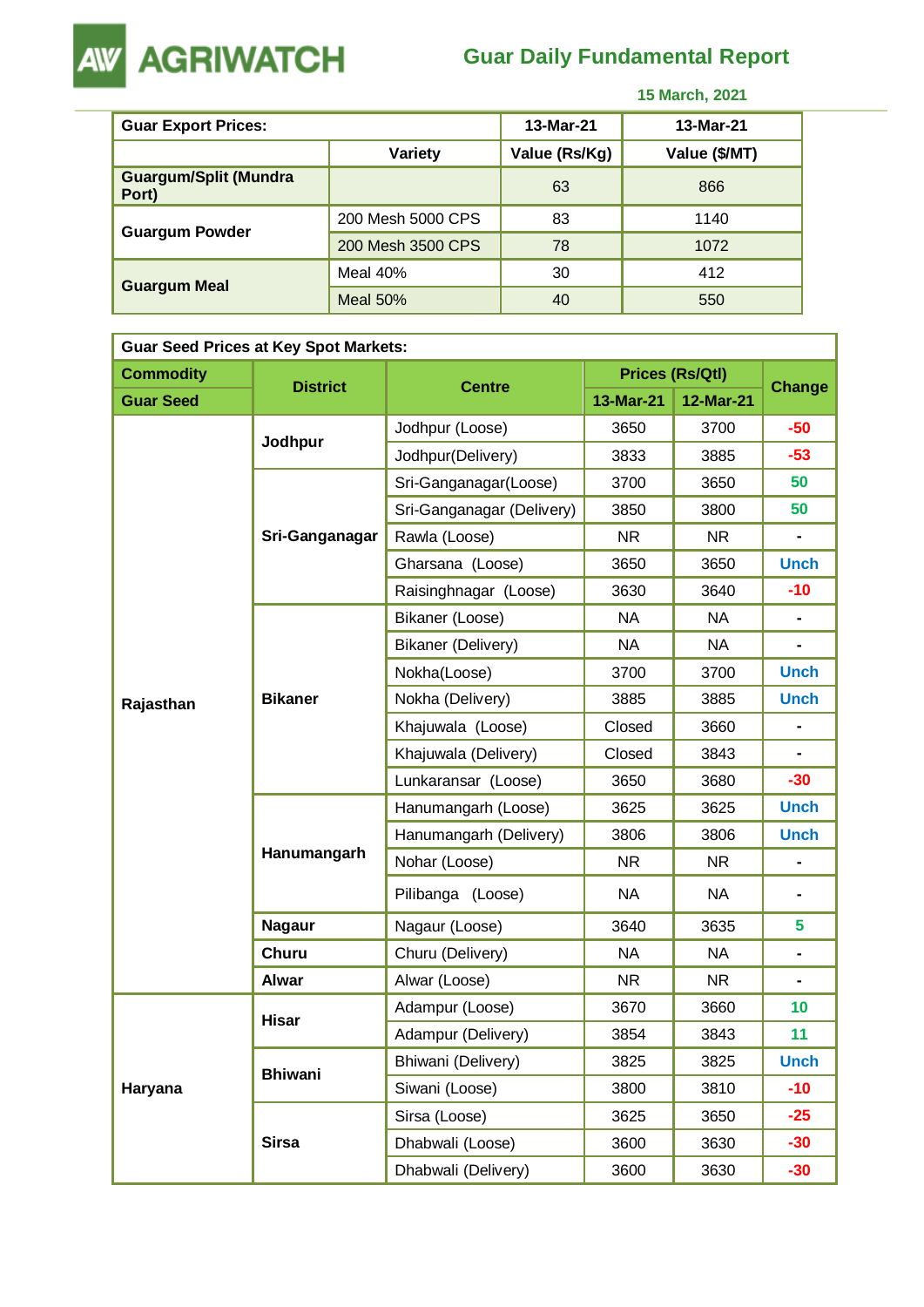**AW AGRIWATCH** 

# **Guar Daily Fundamental Report**

|                       |                    | 15 March, 2021    |      |           |                |  |
|-----------------------|--------------------|-------------------|------|-----------|----------------|--|
|                       |                    | Ellanabad (Loose) | NR   | <b>NR</b> |                |  |
|                       | <b>Fatehabad</b>   | Fatehabad (Loose) | 3500 | 3600      | $-100$         |  |
|                       | <b>Banaskantha</b> | Deesa (Loose)     | NA.  | NA.       |                |  |
| Gujarat               | Patan              | Patan (Loose)     | 3555 | 3525      | 30             |  |
|                       | Rajkot             | Rajkot (Loose)    | 3575 | 3550      | 25             |  |
|                       | Jamnagar           | Dhrol (Loose)     | NA.  | NA.       | $\blacksquare$ |  |
| <b>Madhya Pradesh</b> | <b>Gwalior</b>     | Dabra (Loose)     | NR   | <b>NR</b> |                |  |
| <b>Guar Gum</b>       |                    |                   |      |           |                |  |
|                       | Jodhpur            | Jodhpur           | 6075 | 6100      | $-25$          |  |
| Rajasthan             | <b>Alwar</b>       | Alwar             | NR   | <b>NR</b> |                |  |
|                       | Hanumangarh        | Nohar             | NR   | <b>NR</b> | $\blacksquare$ |  |
|                       | <b>Bhiwani</b>     | <b>Bhiwani</b>    | 6070 | 6225      | $-155$         |  |
|                       |                    | Sirsa             | 6060 | 6050      | 10             |  |
| Haryana               | <b>Sirsa</b>       | Dhabwali          | 6050 | 6100      | $-50$          |  |
|                       |                    | Ellanabad         | NR   | <b>NR</b> | $\blacksquare$ |  |
|                       | <b>Fatehabad</b>   | Fatehabad         | 6100 | 6100      | <b>Unch</b>    |  |

| <b>Guar Seed Arrivals in Key Centers</b> |                 |                |                            |           |                |  |  |
|------------------------------------------|-----------------|----------------|----------------------------|-----------|----------------|--|--|
| <b>Commodity</b>                         |                 |                | <b>Arrivals (Quintals)</b> |           |                |  |  |
| <b>Guar Seed</b>                         | <b>District</b> | <b>Centre</b>  | 13-Mar-21                  | 12-Mar-21 | <b>Change</b>  |  |  |
|                                          | Jodhpur         | Jodhpur        | <b>NA</b>                  | NA.       | $\blacksquare$ |  |  |
|                                          |                 | Sri-Ganganagar | 100                        | 800       | $-700$         |  |  |
|                                          |                 | Rawla          | <b>NR</b>                  | <b>NR</b> |                |  |  |
|                                          | Sri-Ganganagar  | Gharsana       | 60                         | 60        | <b>Unch</b>    |  |  |
|                                          |                 | Raisinghnagar  | 200                        | 300       | $-100$         |  |  |
|                                          |                 | <b>Bikaner</b> | <b>NA</b>                  | NA.       |                |  |  |
|                                          | <b>Bikaner</b>  | Nokha          | 150                        | 150       | <b>Unch</b>    |  |  |
| Rajasthan                                |                 | Khajuwala      | Closed                     | 200       | $\blacksquare$ |  |  |
|                                          |                 | Lunkaransar    | 200                        | 300       | $-100$         |  |  |
|                                          | Hanumangarh     | Hanumangarh    | 25                         | 30        | $-5$           |  |  |
|                                          |                 | Nohar          | <b>NR</b>                  | <b>NR</b> | $\blacksquare$ |  |  |
|                                          |                 | Pilibanga      | <b>NA</b>                  | <b>NA</b> | $\blacksquare$ |  |  |
|                                          | <b>Nagaur</b>   | Nagaur         | 200                        | 250       | $-50$          |  |  |
|                                          | <b>Churu</b>    | Churu          | <b>NA</b>                  | <b>NA</b> | $\blacksquare$ |  |  |
|                                          | <b>Alwar</b>    | Alwar          | <b>NR</b>                  | <b>NR</b> | $\blacksquare$ |  |  |
|                                          | <b>Hisar</b>    | Adampur        | 300                        | 400       | $-100$         |  |  |
|                                          | <b>Bhiwani</b>  | <b>Bhiwani</b> | 700                        | 500       | 200            |  |  |
| Haryana                                  |                 | Siwani         | 200                        | 300       | $-100$         |  |  |
|                                          | <b>Sirsa</b>    | Sirsa          | 600                        | 2000      | $-1400$        |  |  |